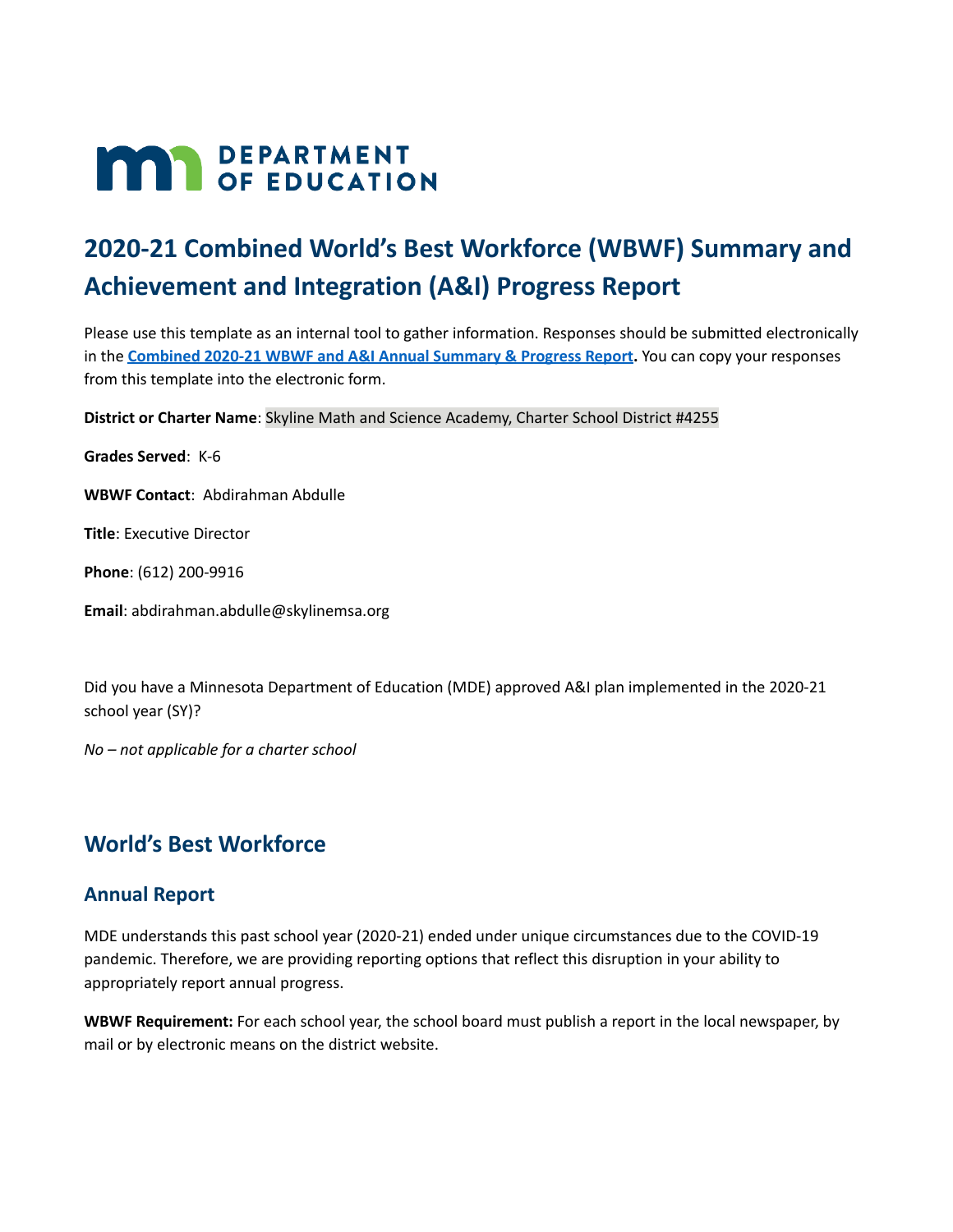*Skyline Math and Science Academy posts World's Best Workforce reports on its website, at <https://skylinemsa.org/skyline-annual-and-wbwf-reports/>*.

## **Annual Public Meeting**

These annual public meetings were to be held in the fall of each school year. Report on this measure for the *2020-21 school year.*

**WBWF Requirement:** School boards are to hold an annual public meeting to communicate plans for the upcoming school year based on a review of goals, outcomes and strategies from the previous year. Stakeholders should be meaningfully involved, and this meeting is to occur separately from a regularly scheduled school board meeting.

*November 29, 2021. Skyline Math and Science Academy board meetings are generally held the last Monday of* the month. Board meetings are open to the public and include updates on school plans including efforts to *prepare students for the workforce. This World's Best Workforce report will be presented to the Board for approval at a special meeting in December 2021.*

## **District Advisory Committee**

The District Advisory Committee should be in place at the start of the school year. Report on your membership *list.*

**WBWF Requirement:** The district advisory committee must reflect the diversity of the district and its school sites. It must include teachers, parents, support staff, students, and other community residents. Parents and other community residents are to comprise at least two-thirds of advisory committee members, when possible. The district advisory committee makes recommendations to the school board.

Complete the list of your district advisory committee members for the 2020-21 school year. Expand the table to include all committee members. Ensure roles are clear (teachers, parents, support staff, students, and other community residents).

| <b>District Advisory Committee</b><br><b>Members</b> | <b>Role in District</b>                            | Are they part of the Achievement<br>and Integration leadership team?<br>(Mark X if Yes) |
|------------------------------------------------------|----------------------------------------------------|-----------------------------------------------------------------------------------------|
| Abdirahman Abdulle                                   | <b>Director</b>                                    | n/a                                                                                     |
| Abdulkhaliq Ismail                                   | <b>Parent Liaison</b>                              |                                                                                         |
| Ahmed Elmi                                           | Advisor (Metro Schools charter<br>school director) |                                                                                         |
| William Hamann                                       | Teacher                                            |                                                                                         |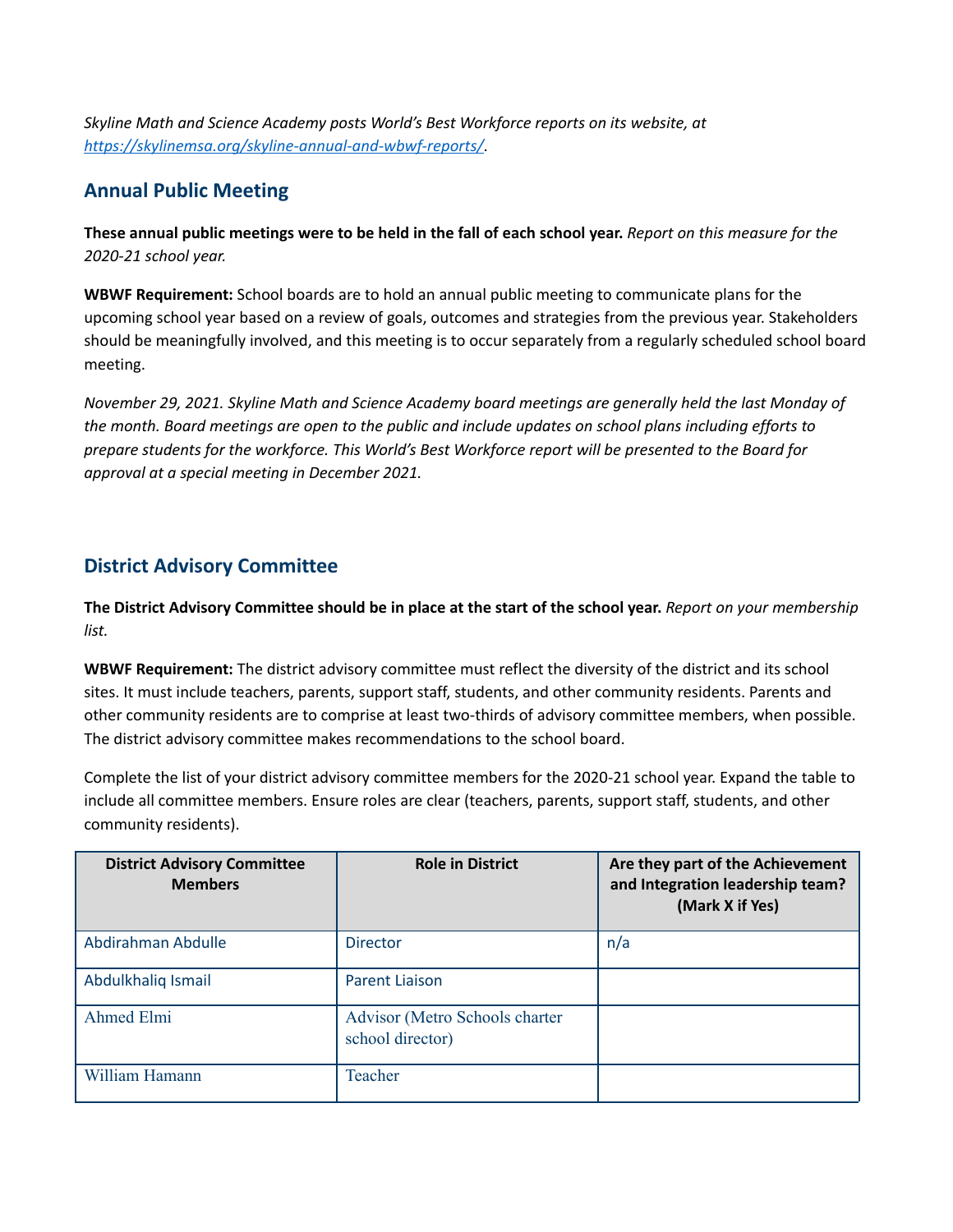| <b>Sharon Nelson</b> | Teacher, Board member |  |
|----------------------|-----------------------|--|
| Sahro Nur            | Parent                |  |
|                      |                       |  |

## **Equitable Access to Excellent and Diverse Educators**

Staffing should be in place by the start of the 2020-21 school year. Report on your equitable access to excellent *and diverse educators for the start of the 2020-21 school year.*

**WBWF Requirement:** WBWF requires districts and charters to have a process in place to ensure students from low income families, students of color, and American Indian students are not taught at disproportionate rates by inexperienced, out-of-field, and ineffective teachers. The legislation also requires that districts have strategies to increase access to teachers who reflect the racial and ethnic diversity of students.

While districts/charters may have their own local definitions, please note the definitions developed by Minnesota stakeholders during the Every Student Succeeds Act (ESSA) state plan development process:

- An **ineffective teacher** is defined as a teacher who is not meeting professional teaching standards, as defined in local teacher development and evaluation (TDE) systems.
- An **inexperienced teacher** is defined as a licensed teacher who has taught for three or fewer years.
- An **out-of-field teacher** is defined as a licensed teacher who is providing instruction in an area which he or she is not licensed.

The term "equitable access gap" refers to the difference between the rate(s) at which students from low income families, students of color, and American Indian students are taught by inexperienced, out-of-field, or ineffective teachers and the rate at which other students are taught by the same teacher types. This is not to be confused with the "achievement gap" (how groups of students perform academically); rather, "equitable access gap" is about which student groups have privileged or limited access to experienced, in-field and effective teachers.

Districts/charters are encouraged to monitor the distribution of teachers and identify equitable access gaps between and within schools, but they may also make comparisons to the state averages or to similar schools. It is important to note that some of the most significant equitable access gaps occur at the school and classroom level.

Districts/charters may also use other indicators of "effectiveness" such as teachers receiving stronger evaluations overall, teachers with strengths in particular dimensions of practice (e.g., culturally responsive practices), teachers certified by the National Board for Professional Teaching Standards, or teachers with demonstrated student growth and achievement results.

#### **Respond to the questions below.**

Describe your process for ensuring students of color, American Indian students and students from low income families have equitable access to experienced, in-field, and effective teachers.

● How did the district examine equitable access data?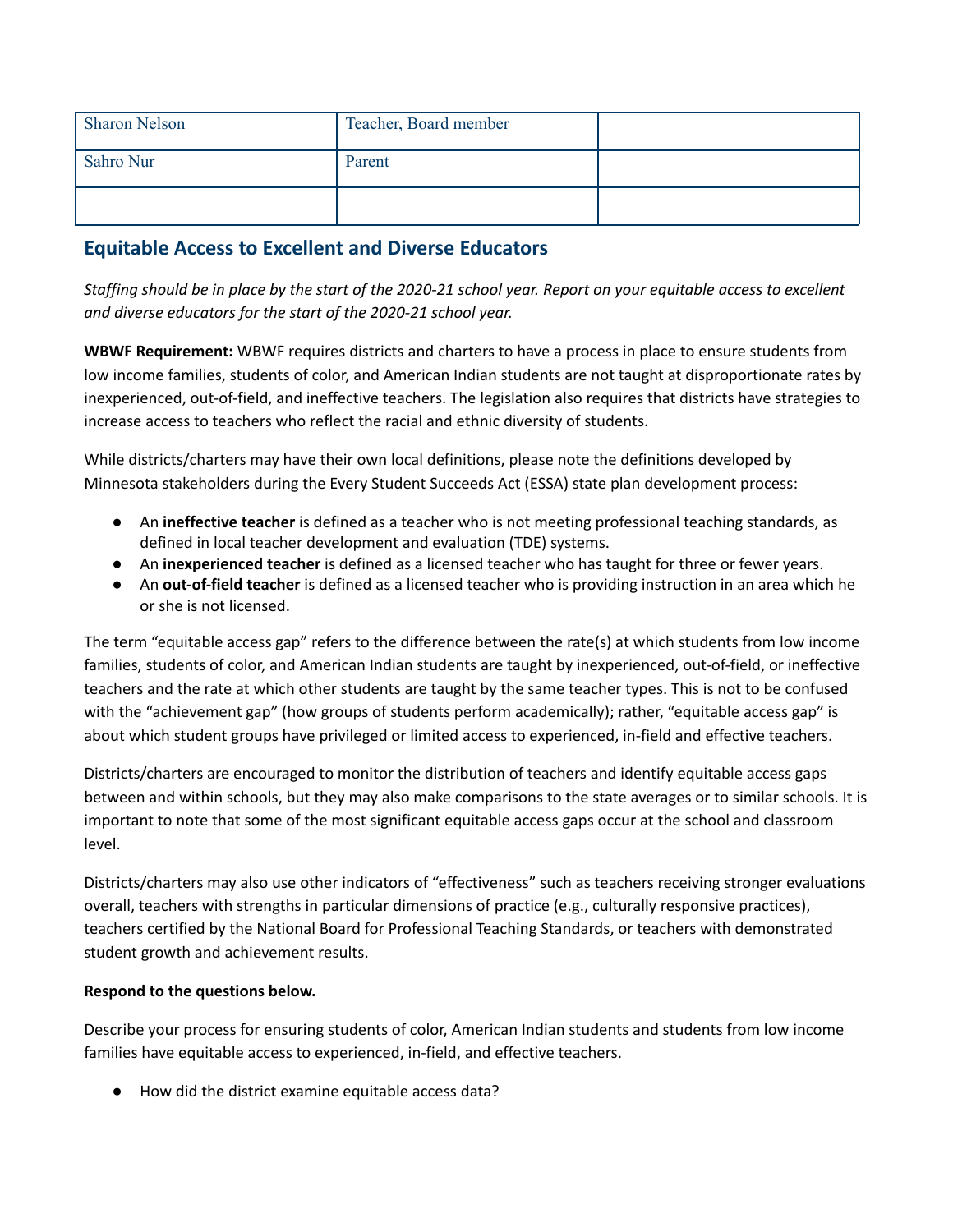- o What data did you look at?
- o How frequently do you review the data?
- o Who was included in conversations to review equitable access data?

#### **Limit response to 200 words.**

#### *NOTE: Response posted to MDE was edited for length.*

*Skyline Math and Science Academy instructional staff review annual test results such as Measures of Academic* Progress, ACCESS, and MCA's each season as they become available. SMSA also makes extensive use of formative assessments in our classrooms. Each week all classrooms start with a pre-test on Monday morning that covers their core subjects for the week (ELA, Math, Social Studies, and/or Science). This test contains the content that will be taught throughout the week. Teachers use the data from the pretest to create their small groups for that particular week and also to see how in-depth they need to go with the new concepts. On the last day of the week the students are given the post-test which is the exact same test so teachers can see what information the students retained and what the teacher needs to give more focus to. This also is used to see patterns with certain students who may be struggling with certain concepts or subjects. Thus teachers are able to see where the gap is *between the students in the class and work towards closing that gap.*

Skyline serves a population that is over 90% eligible for free or reduced-price school meals, categorized as *African/African-American, and the majority are Limited-English Proficient. Aside from special education students, whose individual goals are stated and measured as per their Individual Education Plans, disaggregation of student groups is not applicable.*

- What strategies has the district initiated to improve student equitable access to experienced, in-field, and effective teachers?
	- $\circ$  What goal(s) do you have to reduce and eventually eliminate equitable access gaps?

#### **Limit response to 200 words.**

*Skyline Math and Science Academy's school design specifies that the school will nurture, empower, and expect effective teacher-child interactions as a primary means to ensure student achievement. SMSA seeks to accomplish this by ensuring a rigorous hiring process for teaching staff; and by providing ongoing professional development for all teaching staff once hired.*

As is the case with most schools in Minnesota, teachers at SMSA are primarily Caucasian. Recruiting teaching staff who look more like the student body is a priority for this school, and during 2020-21 Skyline was able to continue employing six teachers of color. Recruitment is done through the school website, and via word of mouth as well as online advertising. In addition, the Skyline Director visits the University of Minnesota and Metro State *University to meet with new graduates from those schools' teacher-education programs.*

WBWF also requires districts and charters to examine student access to licensed teachers who reflect the racial and ethnic diversity of students. A growing body of research has demonstrated that all students benefit when they are taught by racially and ethnically diverse staff throughout their career, and students of color and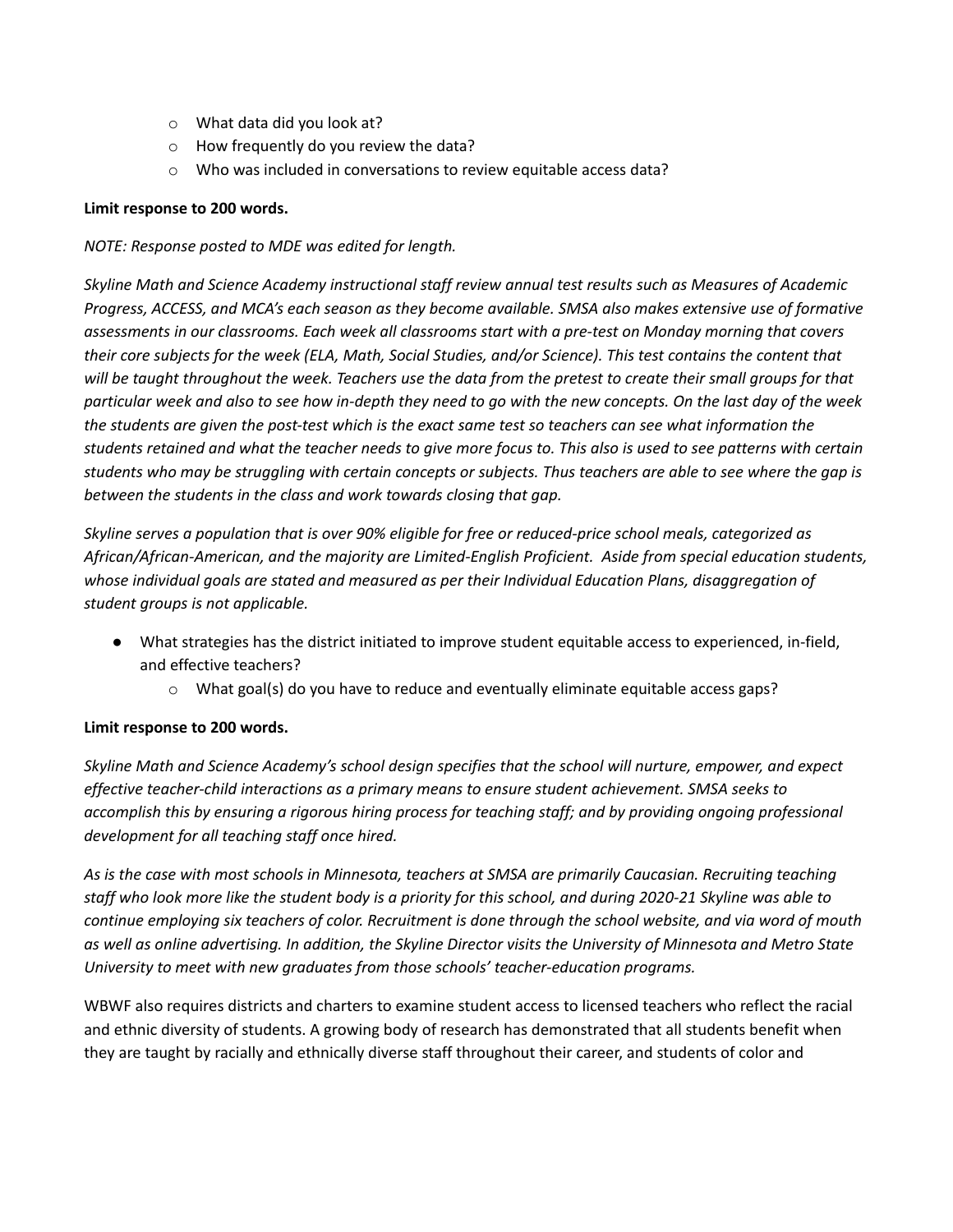indigenous students benefit even more. Consequently, working to increase teacher racial diversity is beneficial to all schools.

- Describe your efforts to increase the racial and ethnic diversity of teachers in your district.
	- o Which racial and ethnic student groups are present in your district that are not yet represented in your licensed teacher staff? How many additional teachers of color and American Indian teachers would you need in order to reflect your student population? **Limit response to 200 words.**

*Skyline Math and Science Academy served a population during 2020-21, 100% of whom were categorized as Black; over 90% qualified for free or reduced-cost school meals, and 72% were categorized as English Learners. Skyline hires highly experienced, skilled teachers; all are teaching in-field. However, as noted above,* teachers at SMSA are primarily Caucasian; thus, recruiting teaching staff who look more like the student body *is a priority for this school.*

> o What strategies has the district initiated to increase and retain teachers of color and American Indian teachers in the district? What goal(s) are you pursuing? **Limit response to 200 words.**

Once staff are in place, Skyline strives to retain them by providing support such as coaching and mentoring for all *staff, and providing Instructional Aides in every classroom to help with instruction and student management. Skyline has three lead-teachers, who support their colleagues and who receive stipends for the additional work they carry out.*

## **Local Reporting of Teacher Equitable Access to Excellent and Diverse Educators Data**

Districts are required to publicly report data on an annual basis related to student equitable access to teachers, including data on access for low-income students, students of color, and American Indian students to experienced, in-field, and effective teachers and data on all student access to racially and ethnically diverse teachers.

For this 2020-21 WBWF summary report submission, please check the boxes to confirm that your district publicly reported this data.

- \_X\_\_ District/charter publicly reports data on an annual basis related to equitable teacher distribution, including data on access for low-income students, students of color, and American Indian students to effective, experienced, and in-field teachers.
- \_X\_\_ District/charter publicly reports data on an annual basis related to student access to racially and ethnically diverse teachers.

### **Goals and Results**

SMART goals are: specific and strategic, measurable, attainable (yet rigorous), results-based and time-based. Districts may choose to use the data profiles provided by MDE in reporting goals and results or other locally determined measures. Please fill out the table below with your specific SMART goals.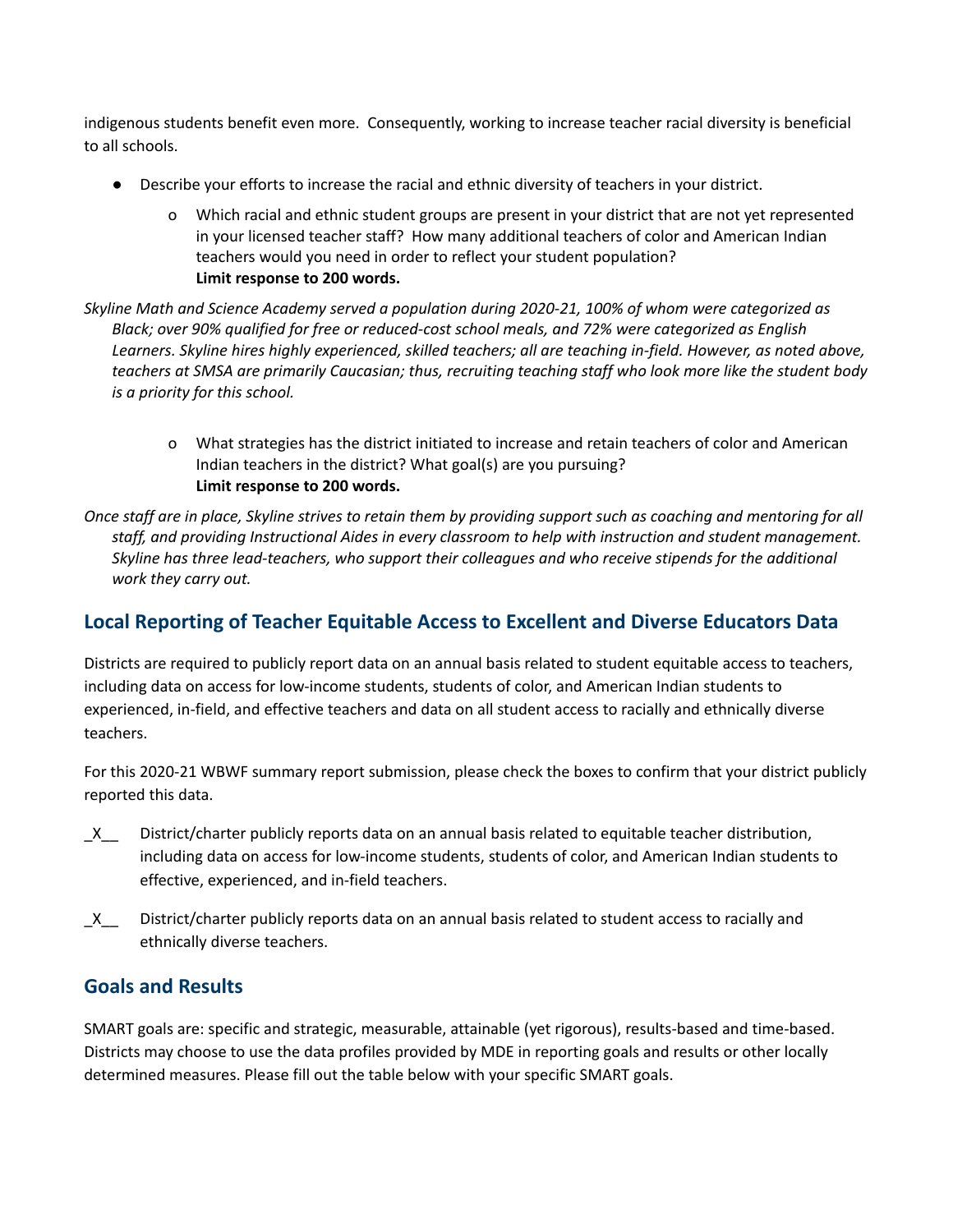#### *All Students Ready for School*

Not applicable. Skyline Math and Science Academy does not serve pre-Kindergarten students.

|  |  |  | All Students in Third Grade Achieving Grade-Level Literacy |
|--|--|--|------------------------------------------------------------|
|--|--|--|------------------------------------------------------------|

| Goal                                                                                                                                                                                                                                             | <b>Result</b>                                                                                                  | <b>Goal Status</b>                                                                                                                                                                                                                               |
|--------------------------------------------------------------------------------------------------------------------------------------------------------------------------------------------------------------------------------------------------|----------------------------------------------------------------------------------------------------------------|--------------------------------------------------------------------------------------------------------------------------------------------------------------------------------------------------------------------------------------------------|
| In cross-cohort performance,<br>students who are continuously<br>enrolled (1 October) will exceed<br>MCA Reading proficiency rates in<br>reference to comparable schools.<br>Year 1: same%; Year 2: 5%; Year<br>3: 7%; Year 4: 10%; Year 5: 12%. | Results not reportable due to<br>COVID / State of MN waiver of<br>MCA test-based accountability for<br>2020-21 | Check one of the following:<br>On Track (multi-year goal)<br>Not On Track (multi-year<br>goal)<br>Goal Met (one-year goal)<br>Goal Not Met (one-year goal)<br>Met All (multiple goals)<br>Met Some (multiple goals)<br>Met None (multiple goals) |

Please describe to what extent, if any, the COVID-19 pandemic affected the quality of the data used to **measure progress toward your SMART goal.** For example, if a small percentage of students participated in an assessment, please provide that participation rate and note that the low participation rate may affect data quality. If the pandemic did not affect the quality of the data used to measure progress, please type "N/A" as your answer.

#### **Narrative is required. 200-word limit.**

- What data have you used to identify needs in this goal area?
- How is this data disaggregated by student groups?
- What strategies are in place to support this goal area?

*Skyline Math and Science Academy administered the MCA in the spring of 2021 but pandemic-related disruptions* to the learning environment were evident in the assessment results; we believe results were not representative of *students' abilities.*

*SMSA serves a population of students from immigrant backgrounds, primarily East African, who are English* Learners. To support this population the school has in place an EL program which had two teachers during *2020-21. Skyline has established a language instruction educational program (LIEP) plan which explains how the school identifies and appropriately supports these students.*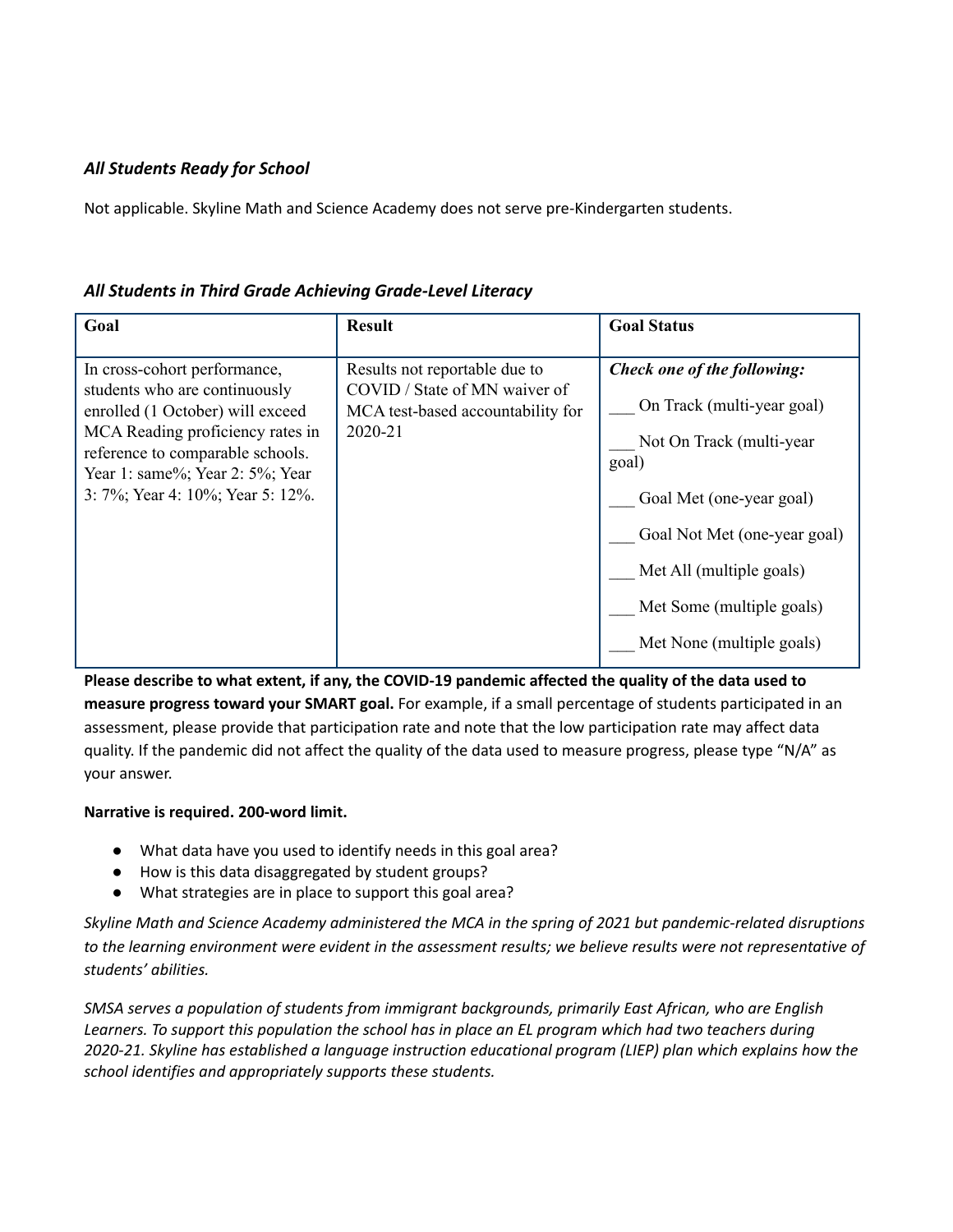*Normally Skyline administers the NWEA Measures of Academic Progress assessment twice a year, to gauge* where students are in the fall and to measure progress by spring. Spring 2020 testing was suspended due to the shift to distance learning, but MAP testing resumed in 2020-21. Of 28 3<sup>rd</sup> graders who took the MAP test in both fall 2020 and spring 2021, 20 improved their score from fall to spring, though only six met or exceeded the projected spring score. School administration and staff are striving to adjust the program and improve results by *supporting students in all areas.*

| Goal                                                                      | <b>Result</b>                                                    | <b>Goal Status</b>           |
|---------------------------------------------------------------------------|------------------------------------------------------------------|------------------------------|
|                                                                           |                                                                  |                              |
| The School will show positive                                             | Z-scores are no longer reported by                               | Check one of the following:  |
| student growth measured by state                                          | MDE so this goal is no longer                                    | On Track (multi-year goal)   |
| accountability measures; the                                              | applicable. SMSA reported data                                   |                              |
| School will show a Growth Z Score                                         | from NWEA Measures of                                            | Not On Track (multi-year     |
| of '0' at the end of the first year<br>and post a positive Z Score in all | Academic Progress (MAP)<br>assessments and MobyMax online        | goal)                        |
|                                                                           |                                                                  |                              |
| subsequent years during the                                               | adaptive learning program                                        | Goal Met (one-year goal)     |
| contract period.                                                          | assessments in its 2020-21 annual                                | Goal Not Met (one-year goal) |
|                                                                           | report, as alternative forms of<br>evidence of student growth in |                              |
|                                                                           | Reading and Mathematics.                                         | Met All (multiple goals)     |
|                                                                           |                                                                  |                              |
|                                                                           |                                                                  | Met Some (multiple goals)    |
|                                                                           |                                                                  | Met None (multiple goals)    |
|                                                                           |                                                                  |                              |

#### *Close the Achievement Gap(s) Between Student Groups*

Please describe to what extent, if any, the COVID-19 pandemic affected the quality of the data used to **measure progress toward your SMART goal.** For example, if a small percentage of students participated in an assessment, please provide that participation rate and note that the low participation rate may affect data quality. If the pandemic did not affect the quality of the data used to measure progress, please type "N/A" as your answer.

#### **Narrative is required. 200-word limit.**

- What data have you used to identify needs in this goal area? How is this data disaggregated by student groups?
- What strategies are in place to support this goal area?

*Skyline Math and Science Academy aims to close the achievement gap by providing excellent educational opportunities, and ensuring excellent results, for its population of previously-underserved students. Goals revolve around enhancing academic growth and achievement for all students.*

• Skyline Math and Science Academy administers the MAP twice a year, and teachers review the results to *determine students' achievement levels and subsequent progress. Teachers also administer classroom assessments on an ongoing basis.*